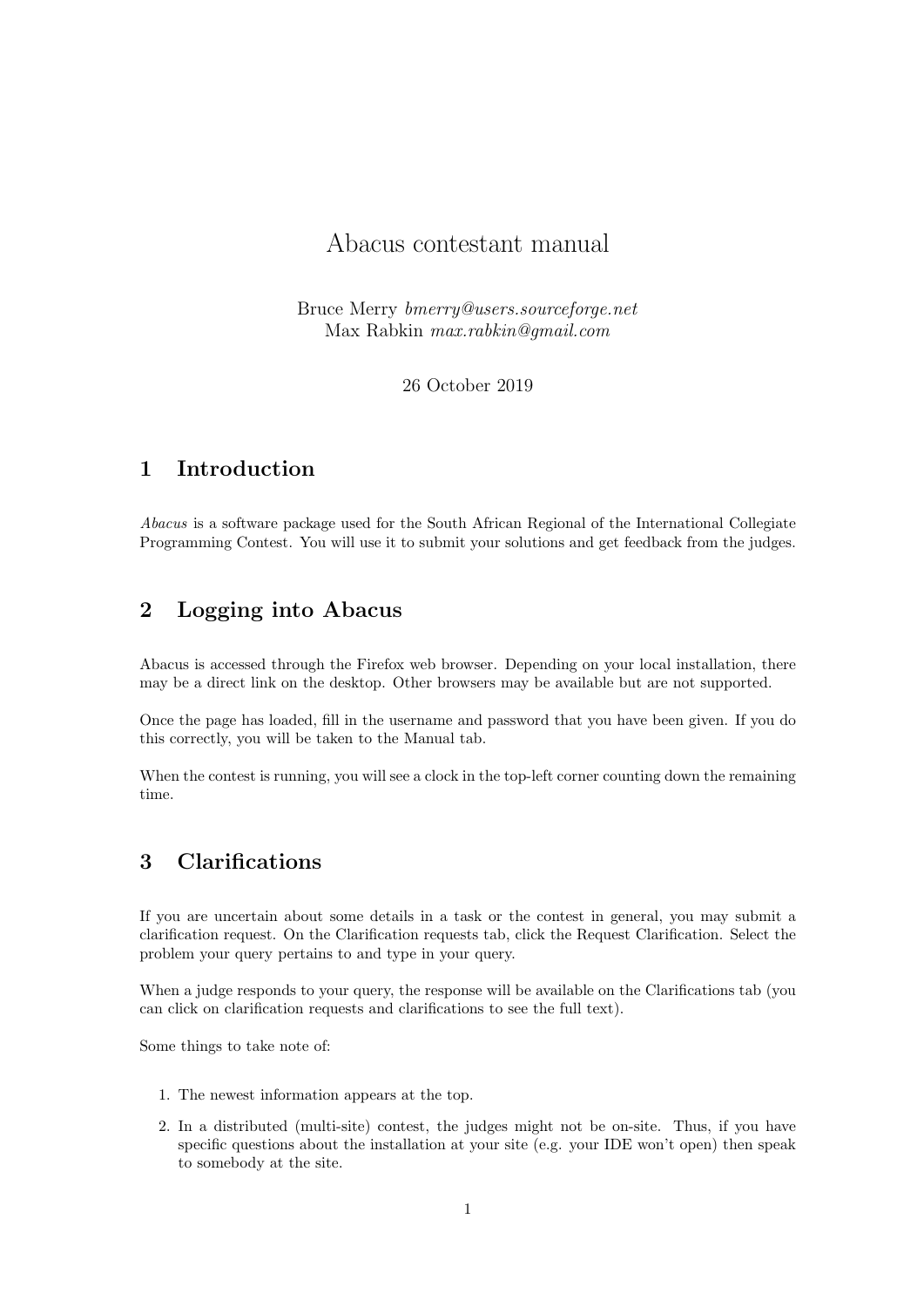- 3. The judges do not know who is submitting queries. This means that if you want to refer to a previous query you made, you should include the Request ID that appears in the list box. Similarly, if your query is about a particular submission, you should include the Submission ID from the Submissions tab (or use the Request Clarification button on that tab – see Section 5, Submitting your solution). Even if you include a Submission ID, you still need to ask a specific question.
- 4. You may receive clarifications for questions that you never asked. These are broadcast replies and indicate important information for all contestants.

### 4 Writing your solution

If you are using Java, you can call your main class whatever you like, but it must be the first class in the file. You can include support classes after it, but they should not be public.

Your solution will read from standard input (stdin, cin, System.in, sys.stdin, depending on the language) and write to standard output (stdout, cout, System.out, sys.stdout again depending on the language). Your solution is tested by an automated marker, so you must be careful to input only what is asked for, and output only what is asked for. Note, input is not from file and output is not to file.

Do not print prompts or messages like The answer is: that are not part of the problem's output specification.

In some questions, you may be asked to give output that is correct to a particular number of decimal places. It is recommended that you use the following code fragments to produce correct output for such questions (in all the cases below, we assume that the number of decimal places asked for is 6, and that the variable x is the value to be output).

Example 1. Floating-point output in Java

```
System.out.println(String.format("Case #%d: %.6f", caseNum, x));
/* or */
System.out.printf("Case #%d: %.6f", caseNum, x);
```
Example 2. Floating-point output in C or  $C++$  with stdio

printf("Case #%d: %.6f\n", caseNum, x);

Example 3. Floating-point output in  $C++$  with iostreams

cout.precision(6); cout  $\lt\lt$  "Case #"  $\lt\lt\lt$  caseNum  $\lt\lt$  ": "  $\lt\lt$  fixed  $\lt\lt\ltimes$   $x \lt\lt$  endl;

Example 4. Floating-point output in Python 2.x

print "Case #%d: %.6f" % (caseNum, x)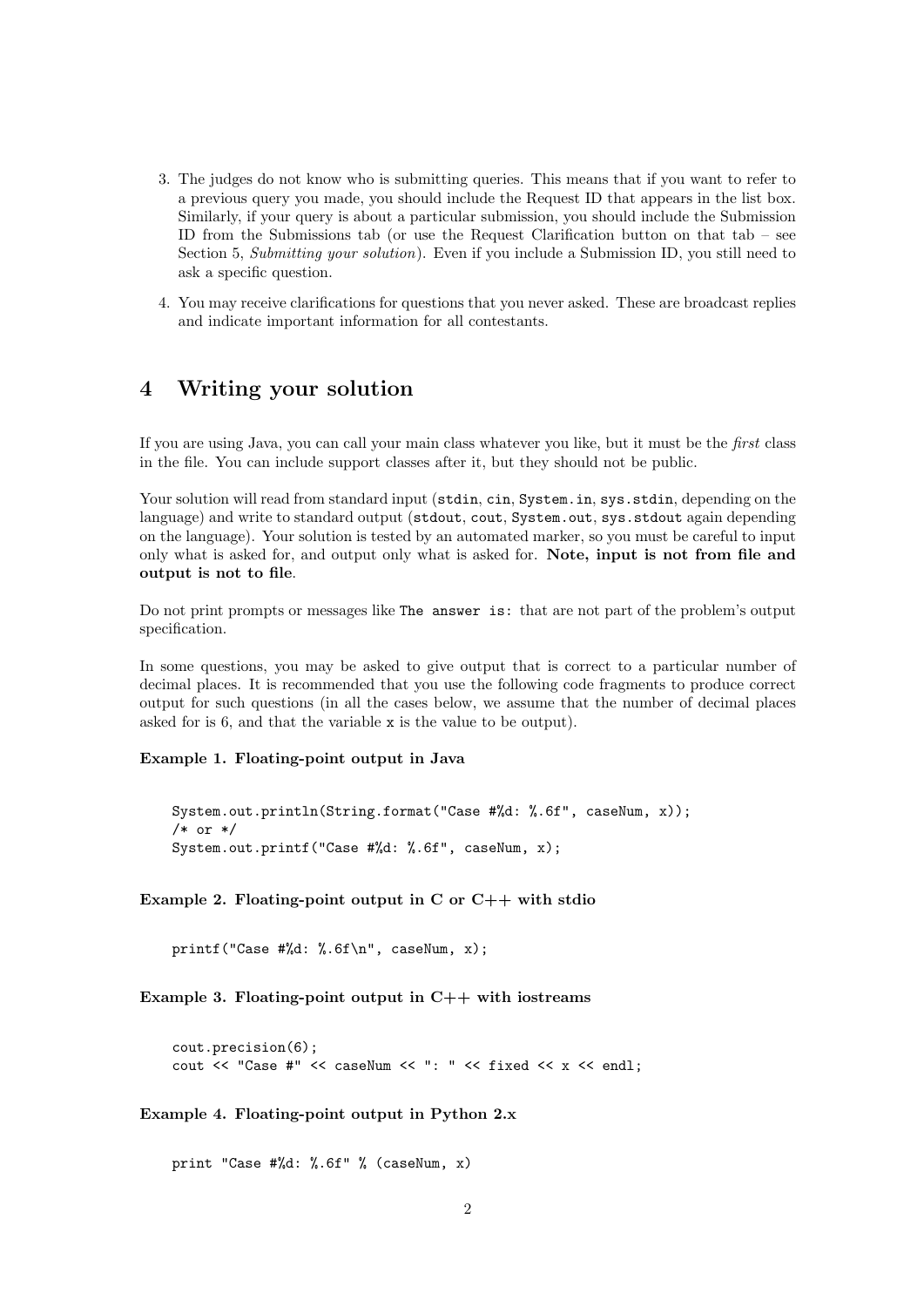#### Example 5. Floating-point output in Python 3.x

print("Case #{}: {:.6f}".format(caseNum, x))

Warning: Your program will generally be judged against input that is different from the sample input shown in the problem statement. Your solution must be able to handle all valid inputs.

## 5 Submitting your solution

When you are ready to submit a solution, go to the Submissions tab and click Make Submission. Be very careful to select the right problem, source file and language in the dialog box, as there are penalties for incorrect submissions and there is no way to reverse an accidentally submitted solution.

Once you make a submission, it will appear in the list box, with newest submissions at the top. The status field will let you keep track of the submission status. The possible options are:

| Pending                         | The submission is still in the automatic marker.                                                                                                                                                                                                                                                                                                                   |
|---------------------------------|--------------------------------------------------------------------------------------------------------------------------------------------------------------------------------------------------------------------------------------------------------------------------------------------------------------------------------------------------------------------|
| Compilation failure             | Your submission did not compile. This can happen<br>with $C++$ in particular, because the marker might<br>not be using the same version of the compiler. To<br>assist you, you can double-click on the submission<br>to get the compiler output. In many cases you just<br>need to add a #include statement. There is no time<br>penalty for compilation failures. |
| Time limit exceeded             | Your program is exceeding the maximum time limit.<br>This could mean that it is too slow or has an infinite<br>loop.                                                                                                                                                                                                                                               |
| Abnormal termination of program | Your program has crashed for some reason. Possible<br>reasons include using too much memory, writing an<br>excessive amount of output, throwing an uncaught<br>Java exception, using illegal memory in $C/C++$ , and<br>not returning zero as the exit code from $C/C++$ .                                                                                         |
| Deferred to judge               | The program produced an output file that was<br>judged wrong by the automatic marker. A judge<br>will look at it, and if the only error is in formatting<br>it may be judged correct. You should not rely on<br>this.                                                                                                                                              |
| Wrong answer                    | A judge has confirmed that the answer is wrong.                                                                                                                                                                                                                                                                                                                    |
| Correct answer                  | Well done!                                                                                                                                                                                                                                                                                                                                                         |

Note: Judges report the first condition they notice. In particular, Format error does not indicate whether the answers are correct or not, and Wrong answer does not indicate whether the format is correct or not.